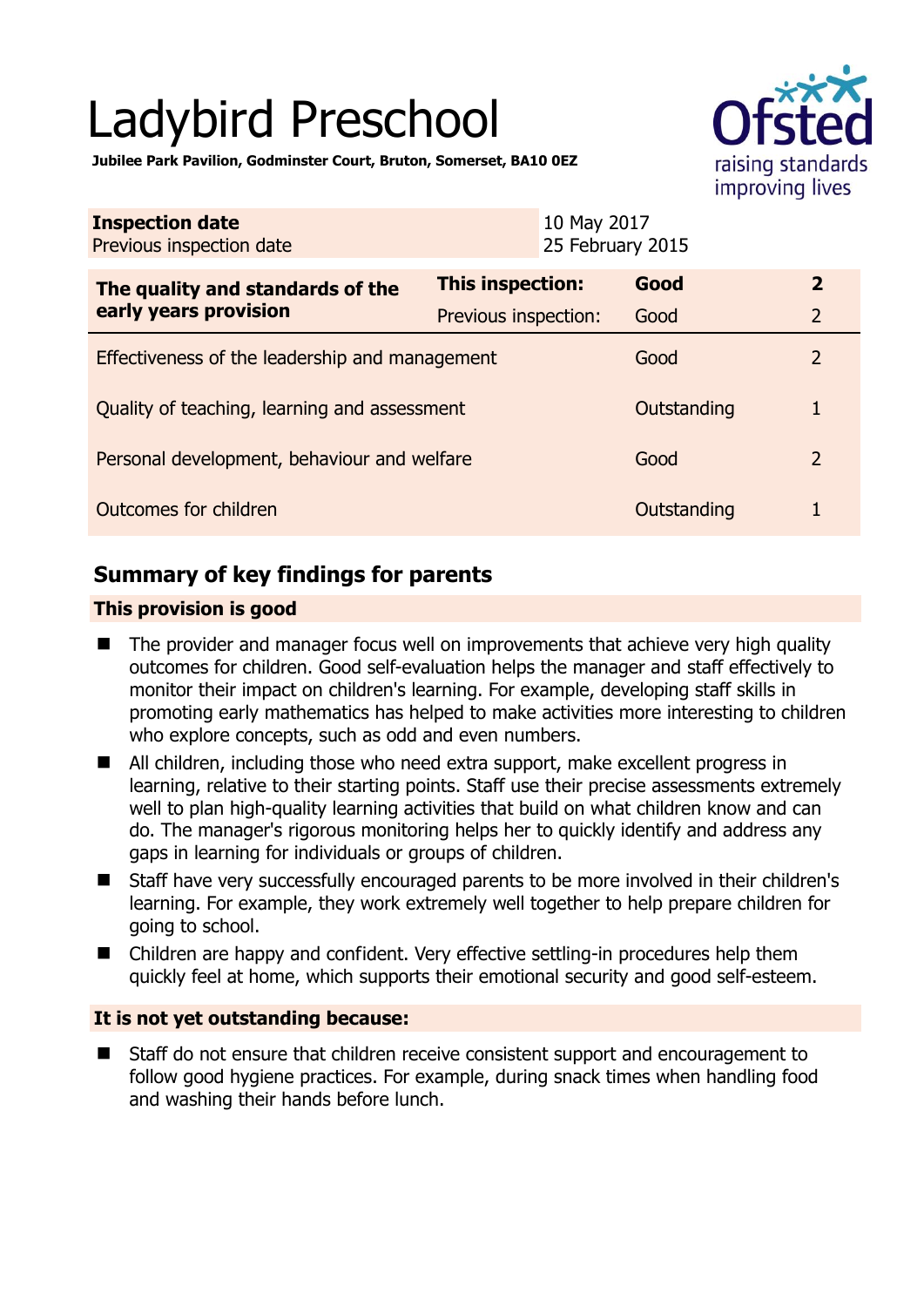# **What the setting needs to do to improve further**

#### **To further improve the quality of the early years provision the provider should:**

■ help children more to follow consistently good hygiene practices when handling food and before they eat meals, as part of daily routines.

## **Inspection activities**

- The inspector observed staff and children engaged in learning activities indoors and outdoors.
- The inspector spoke to the manager, staff, parents and children.
- The inspector and manager observed and discussed staff practice.
- The inspector sampled required documents, including safeguarding procedures, and talked to staff about how they protect children from harm.
- The inspector reviewed systems to monitor children's progress and plan for their next steps in learning.

# **Inspector**

Julie Neal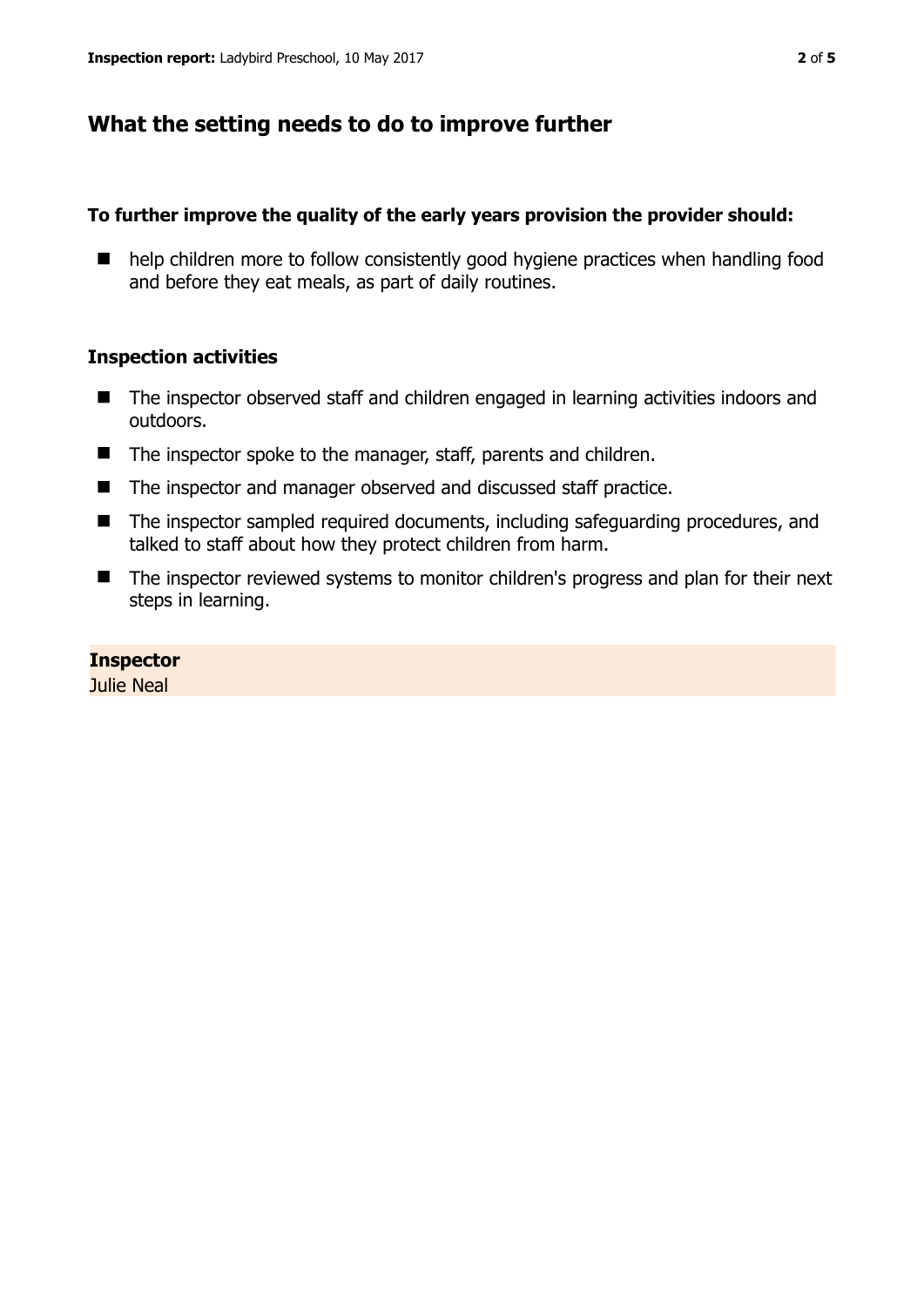# **Inspection findings**

## **Effectiveness of the leadership and management is good**

The provider and manager provide good support for staff, who are encouraged well to develop their skills to further improve children's learning experiences. For example, following training to extend their knowledge of child development between the ages of two and three years, staff reviewed and changed how they plan to better meet the needs of the youngest children in the setting. They now focus more on how to encourage young children to understand, manage and express their feelings and emotions, which has had an extremely positive impact on their listening and attention skills. Safeguarding is effective. The manager and staff have a good knowledge and understanding of local procedures to safeguard children. They know the correct action to take to help protect children from harm.

## **Quality of teaching, learning and assessment is outstanding**

Staff are extremely knowledgeable and enthusiastic. They use their excellent knowledge of individual children's interests to plan highly challenging learning activities. For example, to prepare for an outing to the zoo, staff encourage children to find out as much as they can about the animals there. Older children thoroughly enjoy using books and computers to learn about where in the world the animals originate from, and their ability to use technology is extremely good. Staff have excellent communication skills and use these very effectively to extend children's learning. For example, they seize the opportunity to develop children's understanding of money, such as how many 10p coins make 50p, while they re-stock the 'shop'. Children who have special educational needs receive excellent support to make the best possible progress. Strong relationships with parents and extremely effective partnerships with other professionals, helps to ensure a shared, consistent approach to planning for children's future progress.

#### **Personal development, behaviour and welfare are good**

Overall, children have a very good awareness of the importance of a healthy lifestyle. They thoroughly enjoy being active, and understand the importance of daily exercise to keep themselves fit and well. Children show very good safety awareness as they climb and balance. They confidently use tools safely as they help to prepare fruit for their snack, and when digging and planting outside.

# **Outcomes for children are outstanding**

All children acquire excellent skills that prepare them very well for the next stage in their learning, including going to school. Children of all ages and abilities show very high levels of social confidence. For example, younger children confidently join in group discussions with older friends and share their ideas for activities. Most children consistently achieve at, or above, expected levels throughout their time in the setting.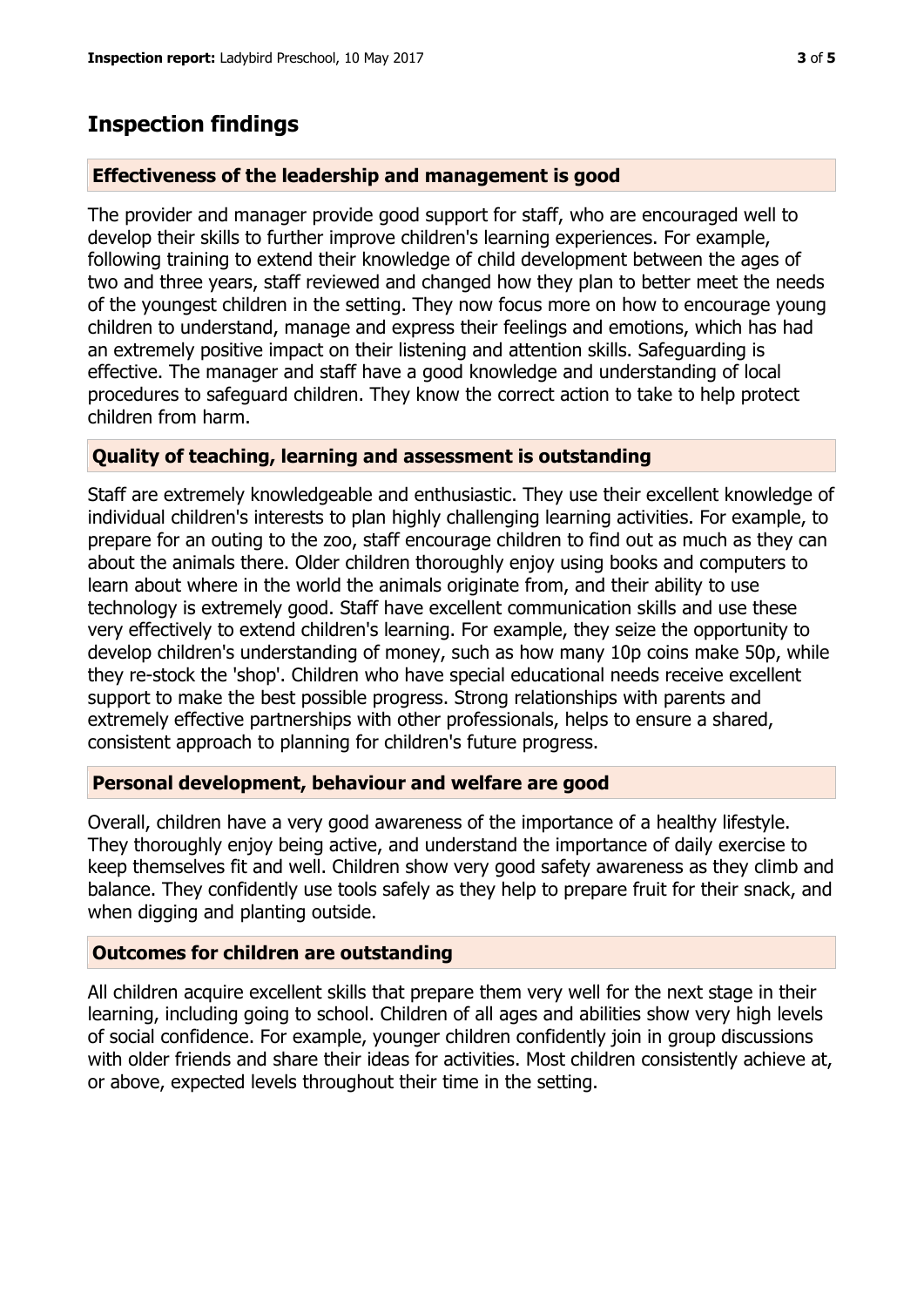# **Setting details**

| Unique reference number                             | 142884                       |  |
|-----------------------------------------------------|------------------------------|--|
| <b>Local authority</b>                              | Somerset                     |  |
| <b>Inspection number</b>                            | 1089639                      |  |
| <b>Type of provision</b>                            | Sessional provision          |  |
| Day care type                                       | Childcare - Non-Domestic     |  |
| <b>Registers</b>                                    | Early Years Register         |  |
| <b>Age range of children</b>                        | $2 - 4$                      |  |
| <b>Total number of places</b>                       | 35                           |  |
| Number of children on roll                          | 25                           |  |
| <b>Name of registered person</b>                    | Ladybird Playgroup Committee |  |
| <b>Registered person unique</b><br>reference number | RP904602                     |  |
| Date of previous inspection                         | 25 February 2015             |  |
| <b>Telephone number</b>                             | 01749 813164                 |  |

Ladybird Preschool registered in 1989. The setting is committee run and operates from the cricket pavilion next to Jubilee Park in Bruton, Somerset. The group is open from 8.30am until 3pm, Monday to Friday during term time only. There are six staff employed to work with children. Of these, two hold early years professional status, one has an early years degree, and the remaining staff have level 3 qualifications. The setting provides free early education for children aged two, three and four years.

This inspection was carried out by Ofsted under sections 49 and 50 of the Childcare Act 2006 on the quality and standards of provision that is registered on the Early Years Register. The registered person must ensure that this provision complies with the statutory framework for children's learning, development and care, known as the early years foundation stage.

Any complaints about the inspection or the report should be made following the procedures set out in the guidance 'Complaints procedure: raising concerns and making complaints about Ofsted', which is available from Ofsted's website: www.gov.uk/government/organisations/ofsted. If you would like Ofsted to send you a copy of the guidance, please telephone 0300 123 4234, or email enquiries@ofsted.gov.uk.